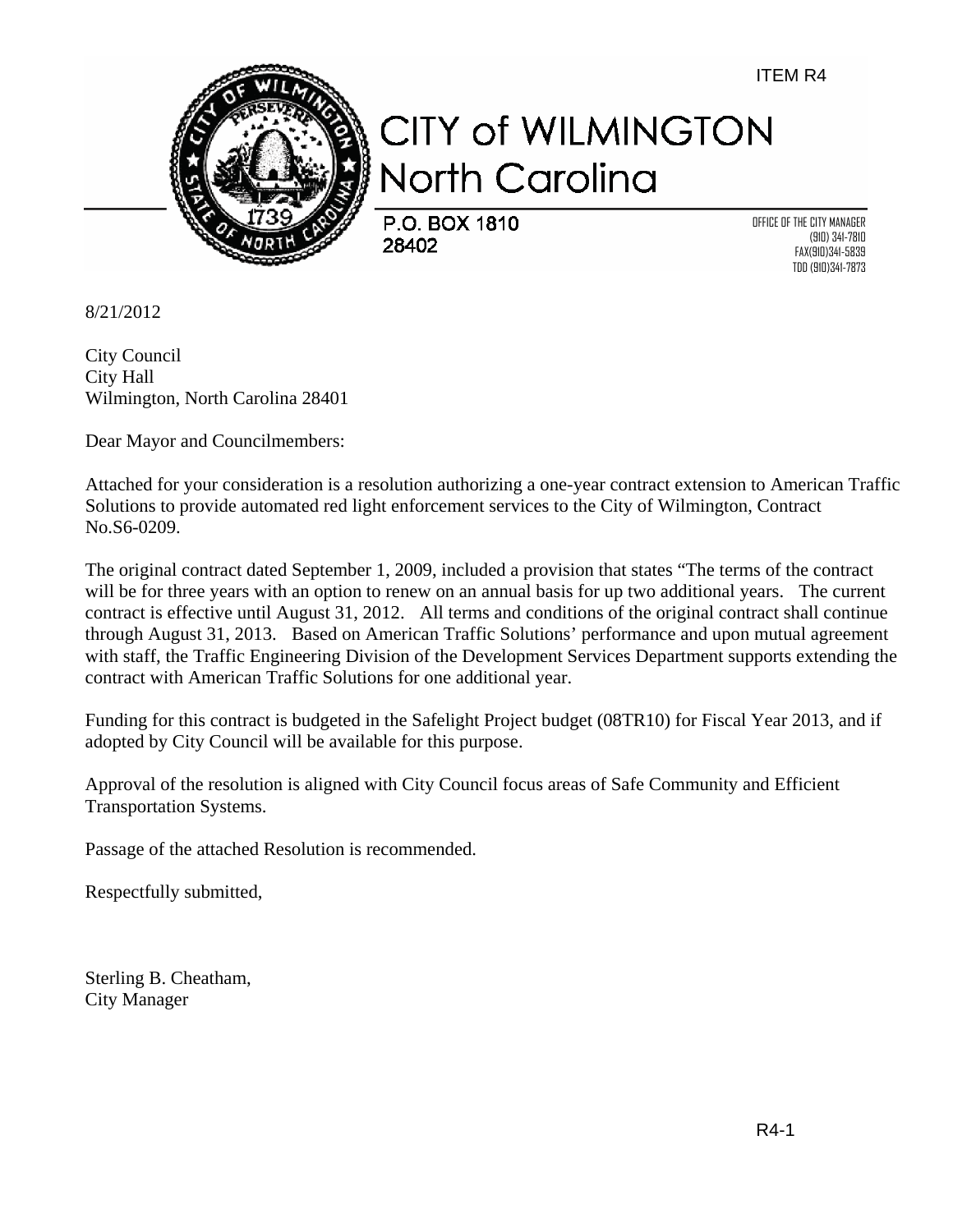



City of Wilmington North Carolina

**Introduced By:** Sterling B. Cheatham, City Manager **Date: 8/21/2012** 

## **Resolution Authorizing the Extension of Contract Number S6-0209 to American Traffic Solutions of Scottsdale, Arizona to Provide Automated Red Light Enforcement Services (08TR10)**

## **LEGISLATIVE INTENT/PURPOSE:**

This Resolution authorizes the renewal of Contract No. S6-0209 to American Traffic Solutions, Incorporated to supply automated red light enforcement services for an additional twelve-month period September 1, 2012 through August 31, 2013. Based on American Traffic Solutions' performance and upon mutual agreement with staff, the Traffic Engineering Division of the Development Services Department supports extending the contract with American Traffic Solutions for one additional year.

The estimated expenditure under this contract is approximately \$480,000. Funding for this contract is budgeted in the Safelight Project Fund (08TR10) for Fiscal Year 2013, and will be available for this purpose.

## **THEREFORE, BE IT RESOLVED:**

THAT, the contract with American Traffic Solution be extended an additional twelve-month period for the provision of automated red light enforcement services at the current unit prices.

Adopted at a \_\_\_\_\_\_\_\_\_\_\_\_\_\_\_\_ meeting on  $\_\_\_\_\_$ , 2011.

Bill Saffo, Mayor

ATTEST: APPROVED AS TO FORM:

Penelope Spicer-Sidbury, City Clerk City Attorney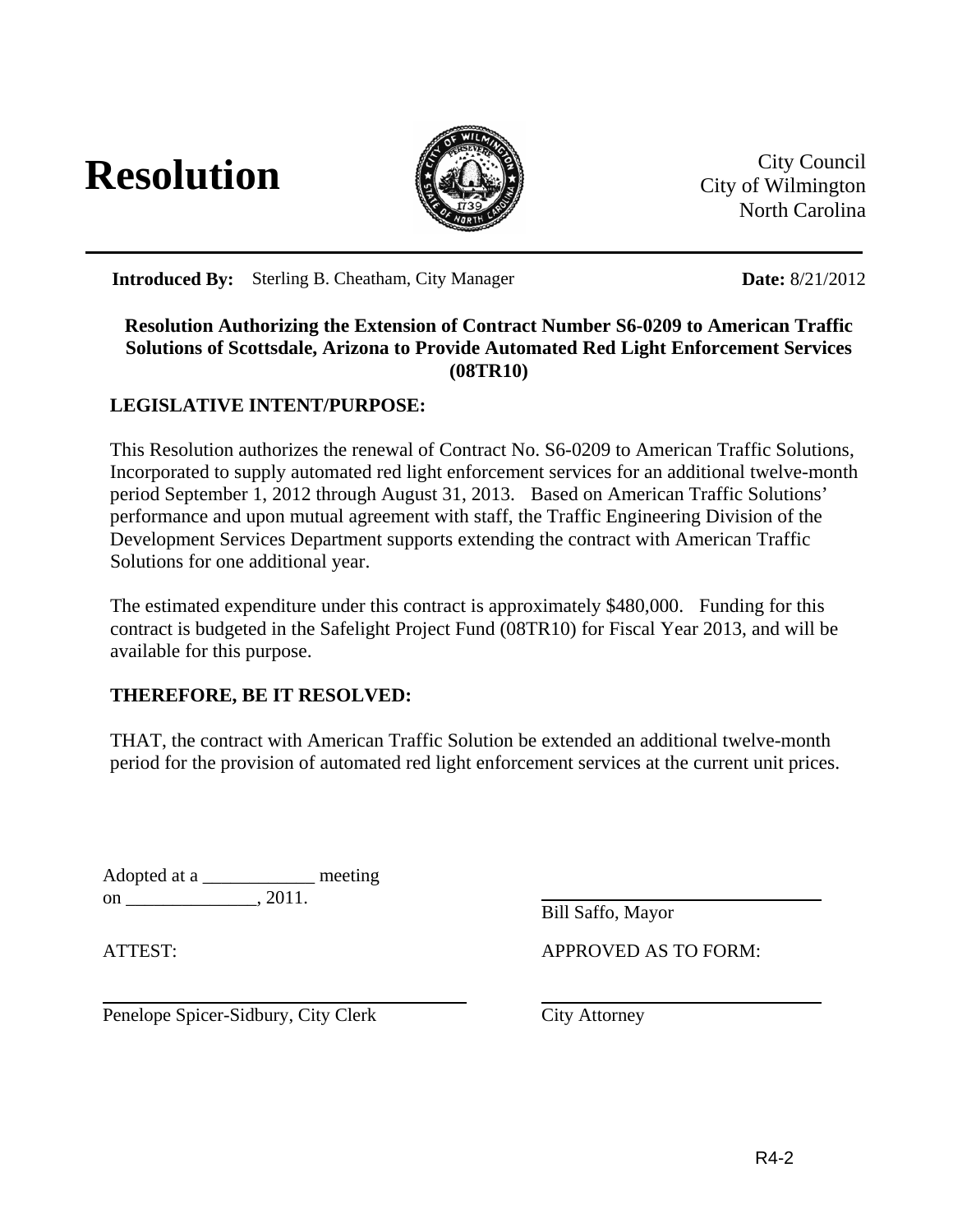

**City Manager's Office** 102 North Third Street PO Box 1810 Wilmington, NC 28402-1810

910 341-7810 910 341-5839 fax wilmingtonnc.gov Dial 711 TTY/Voice



August 22, 2012

Michael Bolton Chief Operating Officer American Traffic Solutions 1330 West Southern Avenue Tempe, Arizona 85282

RE: Safelight Automated Red Light Enforcement Program Contract Number S6-0209

Dear Mr. Bolton;

This Letter of Agreement, when fully executed, authorizes American Traffic Solutions, Incorporated to provide automated red light enforcement services for the City of Wilmington at the prices listed in the original agreement dated September 1, 2009 and amended October  $15<sup>th</sup>$ , 2009 for an additional twelve month period in accordance with the original contract. The renewal period begins on September 1, 2012 and runs through August 31, 2013. All other terms and conditions of the original contract remain the same.

If this agreement meets with your approval, please execute this original and return to the Purchasing Division. If you have any questions or need assistance, please feel free to contact Mr. Daryle Parker, Purchasing Manager, at 910-341-7830. Your cooperation in executing this agreement is appreciated.

Sincerely,

Sterling B. Cheatham City Manager